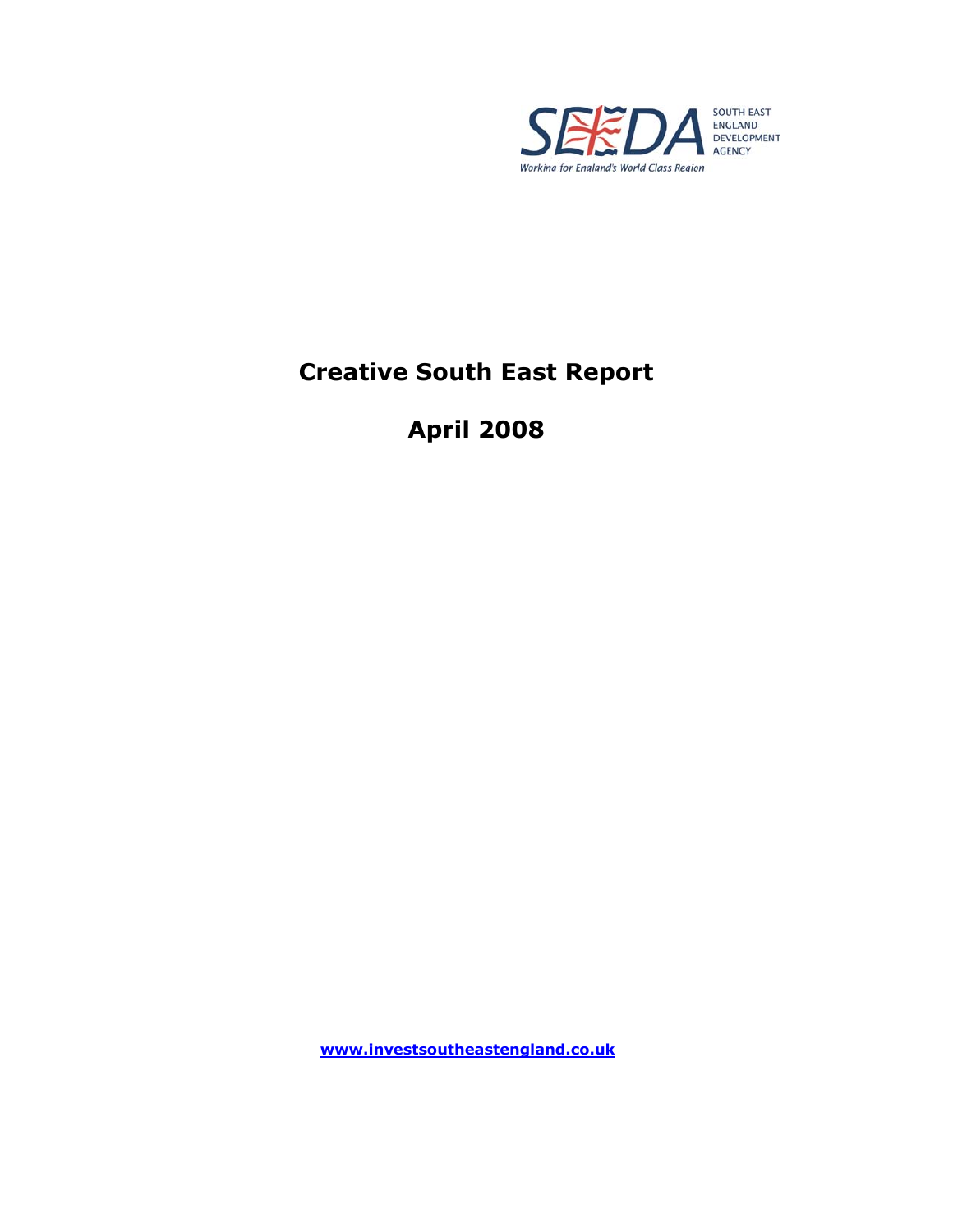# **Contents**

|                                                     | Page |
|-----------------------------------------------------|------|
| <u>UK</u>                                           |      |
| <b>Creative Industries Overview</b>                 | 3    |
| <b>South East</b>                                   |      |
| <b>Creative Industries Overview</b>                 | 3    |
| • The Games Industry                                | 4    |
| • Virtual Worlds                                    | 6    |
| • Mobile Content and Services                       | 6    |
| <b>Advertising and Corporate Media</b><br>$\bullet$ | 7    |
| • Animation                                         | 8    |
| • Film and TV                                       | 9    |
| • Music                                             | 10   |
| <b>Publishing</b><br>$\bullet$                      | 11   |
| <b>Universities and Centres of Excellence</b>       | 12   |
| <b>Regional Clusters</b>                            | 13   |
| <b>Labour Force</b>                                 | 14   |
| <b>Enterprise Hubs and Gateways</b>                 | 15   |
| <b>Business Networks</b>                            | 16   |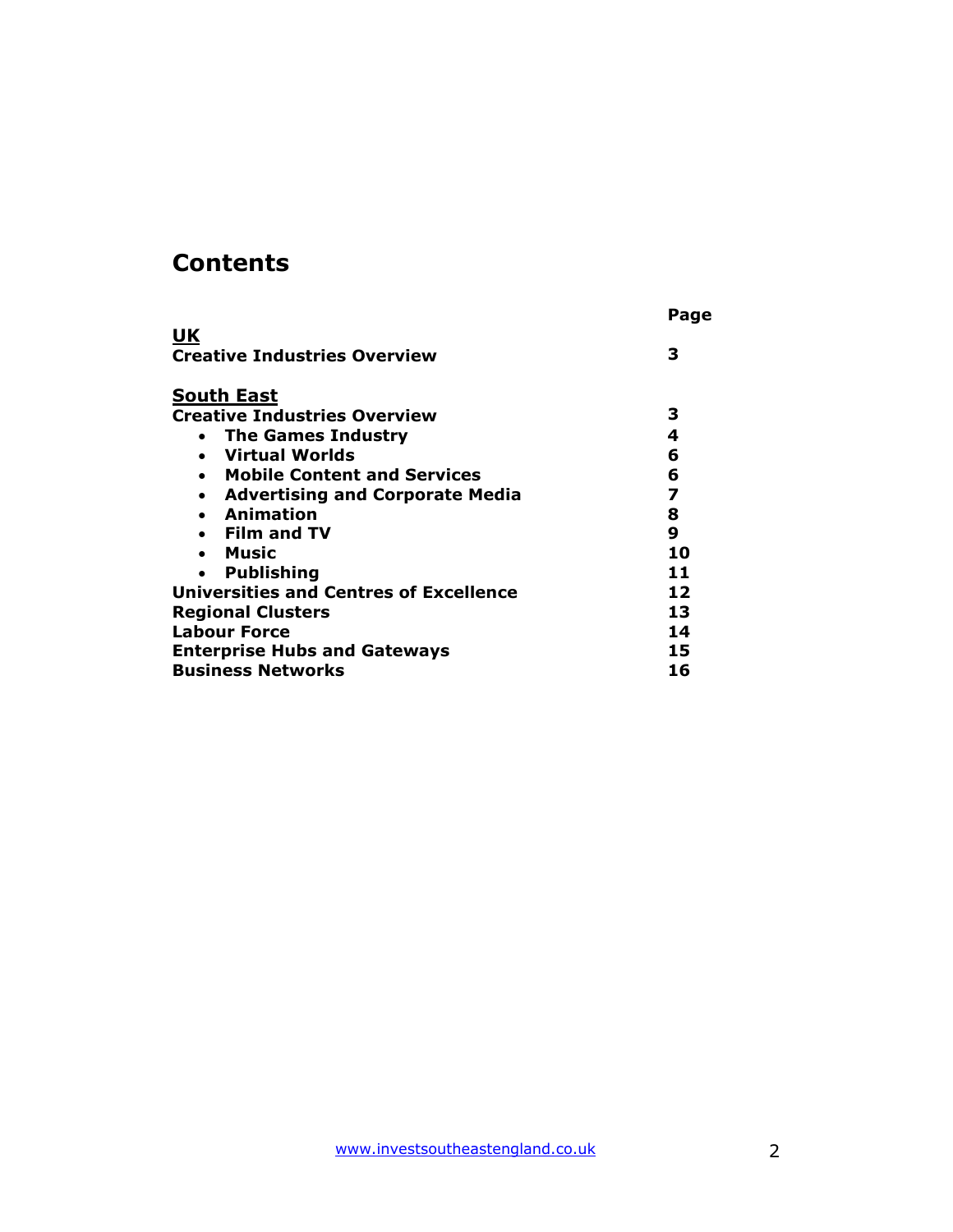### **UK**

The UK boasts a powerful Creative Industries sector, illustrated by the growth of the market in recent years. Between the 1997 and 2005 the creative industries grew by an average of 6% per annum, as compared to an average of 3% for the UK economy as a whole over this period. *(Source: DCMS, Creative Industries Economic Estimates, 2007)*

The sector contributed 7.3% of the UK's GVA in 2005, and totalled exports of £14.6 billion, which equates to 4.5% of all goods and services exported in 2005.

*(Source: DCMS, Creative Industries Economic Estimates, 2007)* 

There are almost 150,000 companies working within the industries many sub-sectors, employing approximately 900,000 people across the sector as a whole.

*(Source: SEEDA, derived from ONS data, 2007)*

Employment in the Creative Industries has steadily grown by 3.3% per annum from 1981 to 2006, as compared with 0.8% for the broader UK economy. The largest growth has been in the software, computer games and electronic publishing sector, which accounts for 31% of the creative workforce and has grown by an average of 6.5% a year since 1981. *(Source: NESTA, 'Beyond the Creative Industries', 2008)*

The games industry is a significant creative force in the UK, with the highest number of games development companies and publishers in Europe. The UK computer games market is the fourth largest in the world after the US, Canada and Japan, with more games consoles sold in the UK than in both France and Germany combined. In 2006, the UK computer game industry recorded sales of £1.6 billion, a 1% increase on 2005. *(Source: DCMS, 2008)*

In 2005, UK film exports amounted to £967 million, with a trade surplus of £163 million to the UK balance of payments. The UK post-production and visual effects industry is also performing strongly, one of the three largest in the world along with the USA and New Zealand; 76% of the production workforce in the UK film industry is based in London and the South East.

*(Source: UK Film Council, Statistical yearbook 2006/7)*

# **The South East**

The South East has a well developed Creative Industries sector both in terms of size and growth potential, with established business clusters in a number of sub sectors, including games development, film production and software design.

The sector is highly innovative, with growth often characterised by spinoffs, start-ups, new partnerships and diversification. Creative businesses in the region are dominated by self employment and small business. The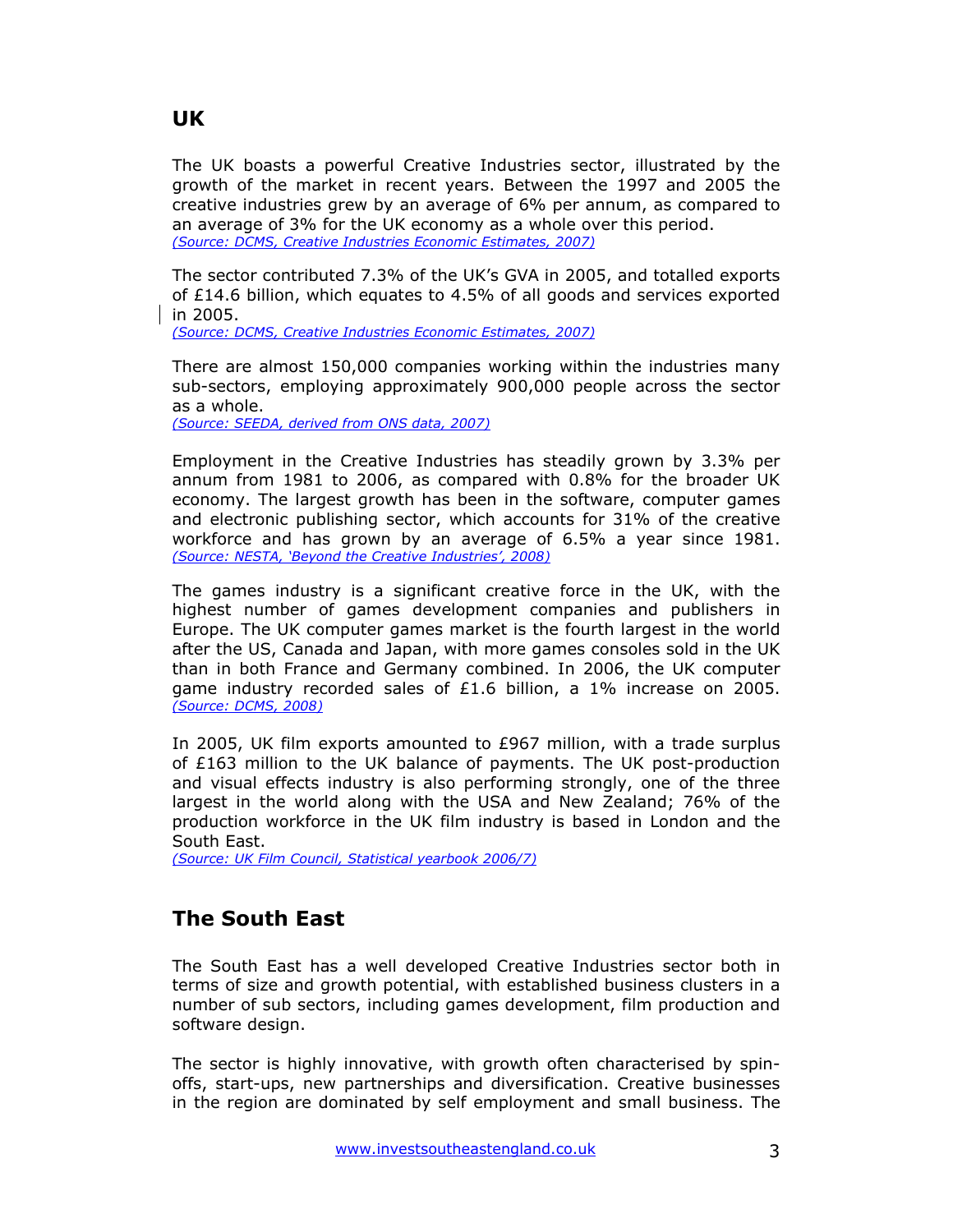region is also home to a range of larger, more established organisations including Meridian television, BBC South and South East Studios, Electronic Arts and the Oxford University Press. The creative sector as a whole consists of approximately 30,000 companies, employing over 165,000 people.

*(Source: SEEDA, derived from ONS data, 2007)*

The region also has a number of Universities which maintain a strong presence in the sector. Companies establishing themselves in the South East benefit from a large pool of highly skilled employees and a steady supply of quality graduates. Over the period 2005/6 the region produced over 7,500 Creative Media graduates. *(Source: HESA, 2007)* 



# **The Games Industry in the South East**

The South East is home to many of the world's top gaming companies ranging from publishers and developers, to innovative design houses and specialised mobile content developers. Overall the South East is home to 21% of the UK's Computer games workforce. *(Source: Skillset Employment Census, 2006)*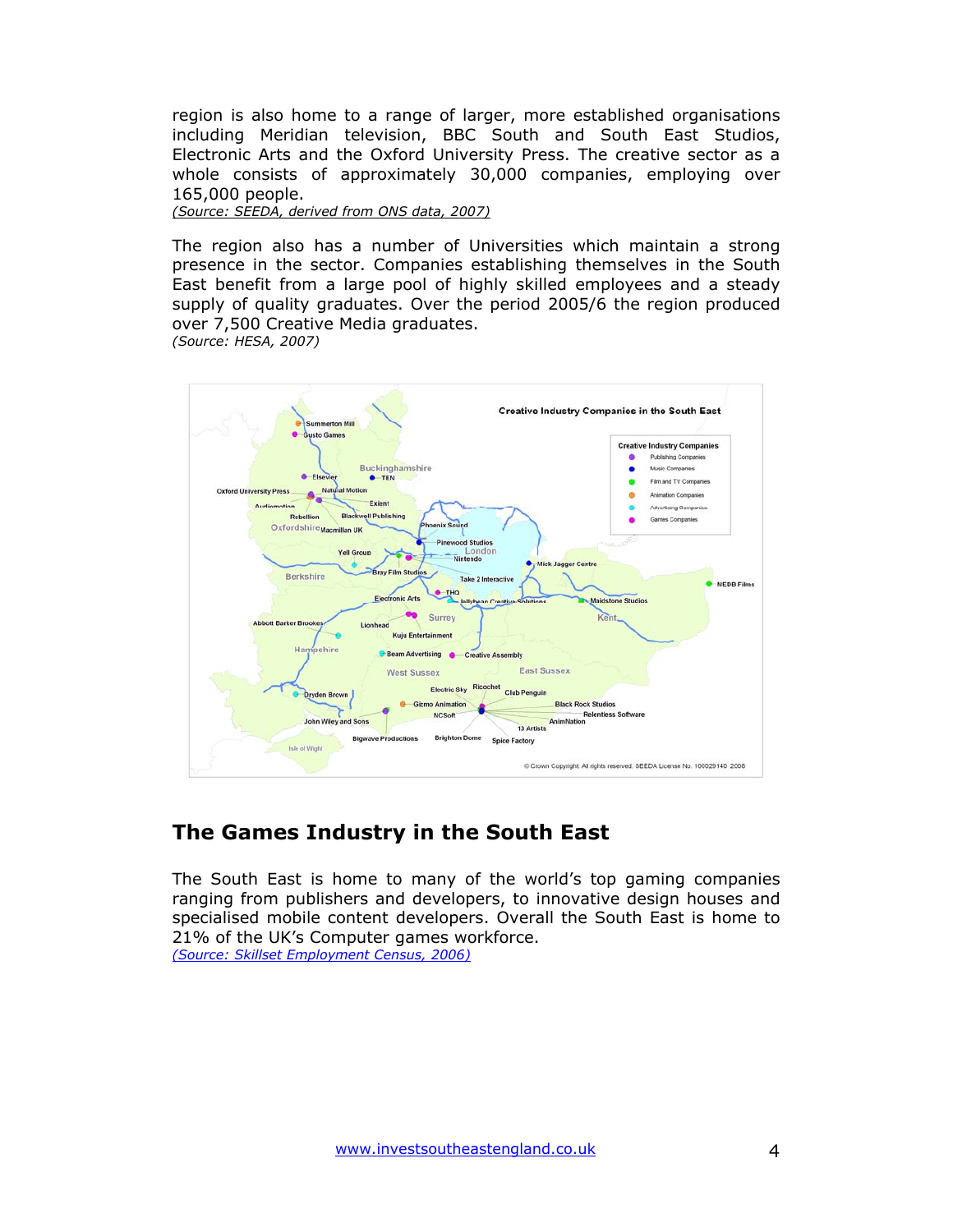Game Companies in the region include:

- 
- 
- 
- Ubisoft Exient
- Creative Assembly Rebellion
- Gusto Games Climax
- 
- 
- SEGA Nintendo
- THQ Take 2 Interactive
- Lionhead Kuju Entertainment
	-
	-
	-
- NCSoft Relentless Software
- Club Penguin Black Rock Studio

**Electronic Arts** is the world's leading independent developer and publisher of interactive entertainment software. The company employs approximately 700 people at its publishing house in Chertsey, Surrey where game development and distribution for the UK and the rest of Europe also takes place. The company's most popular titles of 2007 include *Battlefield*, *Army of Two*, *The Orange Box* and *Medal of Honour Airbourne, FIFA 2008*.

*(Source: EA Games, 2008)*

**Ubisoft** is an international developer, publisher and distributor of interactive entertainment products. With a UK business office in Chertsey, Surrey the company has the second largest in-house development staff in the world. Following its release in 2007, the game *Assassin's Creed*  became one of the three most popular games for Playstation 3 and Xbox 360 game systems, and in less than four weeks recorded more than 2.5 million units in sell-through sales worldwide. *(Source: Ubisoft, 2008)*

**Lionhead Studios** was founded by the respected games developer Peter Molyneaux in 2001. The Guildford, Surrey office is responsible for a number of games which have received worldwide critical acclaim. These include *Black and White*, Lionhead's first project, which achieved worldwide sales of over 2 million, and *Fable* which become the fastest selling Xbox game of 2004 with sales topping 1.5 million. The sequel to *Fable*, *Fable 2* is currently under development and due to be released later in 2008.

*(Source: Lionhead, 2008)*

**Kuju Entertainment** is one of Europe's leading independent games developers on console, PC and wireless platforms. The company has its company HQ in Godalming, Surrey as well as an office in Brighton, East Sussex and a specialist rail simulation studio in Guildford, Surrey. Kuju Simulation was set up in the summer of 2005 and the 'Railsimulator' project was developed in conjunction with Electronic Arts. *(Source: Kuju Entertainment, 2008)*

Based in Sheerwater, Surrey, **Creative Assembly** has grown to employ over 70 staff members. The company is best known for its strategic real time titles such as *Total War* and *Rome*. The most recent addition to the series, *Empire: Total War*, has been developed at the company's studio located in Horsham, West Sussex and is due for release in 2008.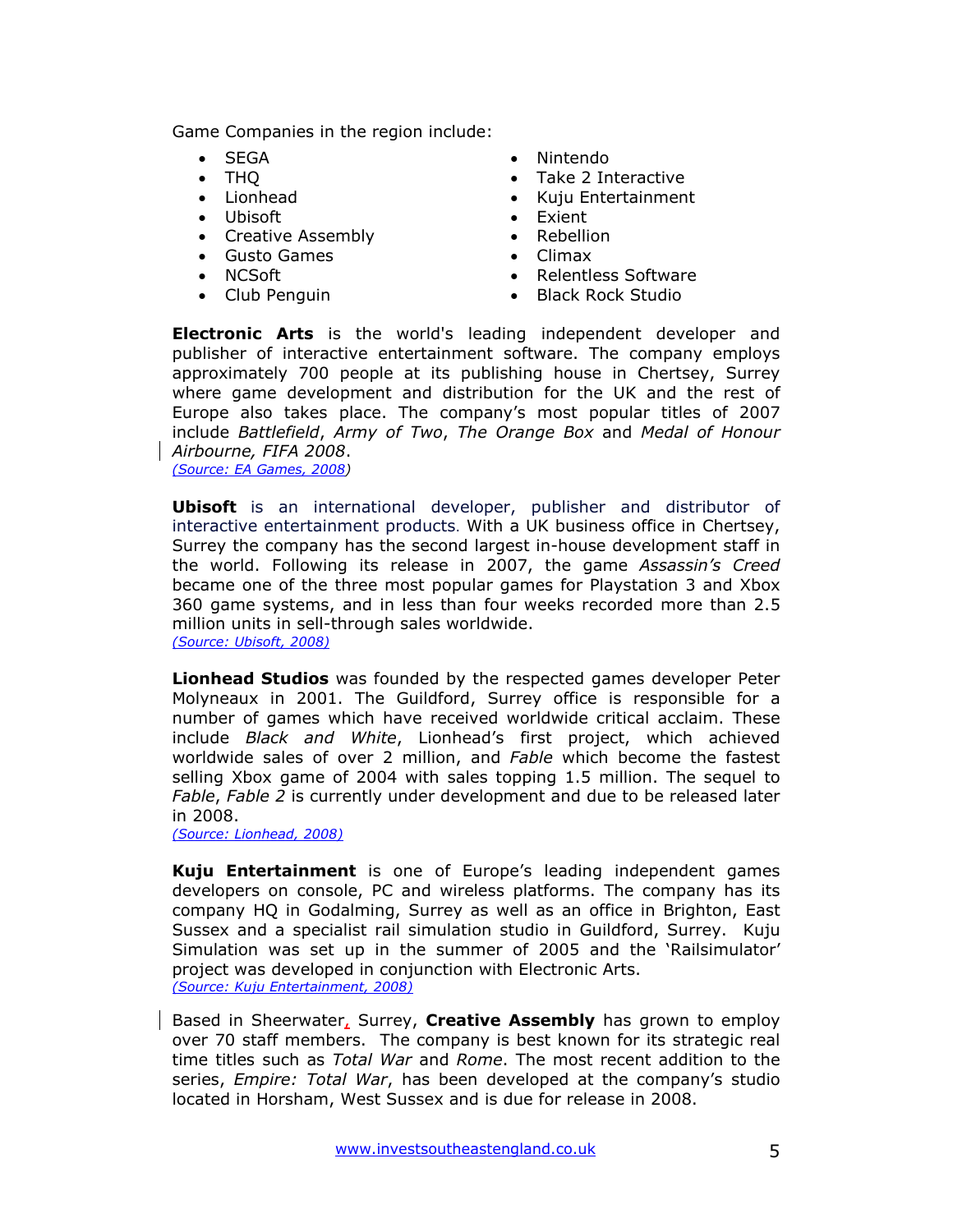*(Source: The Creative Assembly, 2008)*

**Black Rock Studio**, a part of Disney Interactive Studios, is one of the premier racing studios in the games industry. Black Rock Studio, formerly known as Climax Racing, was established in early 2000 in Brighton, East Sussex, with the goal of becoming the industry's foremost racing studio. The studio now employs more than 100. Using its proprietary render engine and PACE physics libraries, the studio has become experienced at producing triple-A, critically acclaimed racing titles in very competitive development times. Climax Racing was acquired by Disney Interactive Studios in October 2006 and re-named Black Rock Studio in July 2007. *(Source: Blackrock Studios, 2008)*

Since releasing their first product, *DJ: Decks and FX* in 2004, **Relentless Software** has continued to grow. Winning a BAFTA for best social game in 2005, and more recently ranking  $2<sup>nd</sup>$  highest in a poll of UK Independent Game Developers, the Brighton, East Sussex based company excels in the area of social gaming.

*(Source: Relentless Software, 2008)*

**NCSoft**, based in Brighton, East Sussex is one of the world's leading developer and publisher of online games. Established in 2004, NCSoft Europe serves as a central hub for all NCSoft sales, marketing and distribution operations in Europe. *(Source: NCSoft, 2008)*

### **Virtual Worlds**

Virtual or Digital Worlds provide 3D interactive web platforms and simulated environments that can be accessed by multiple users. The market for massively multiplayer online games (MMOGs) in the West alone has been valued to be worth more than \$1 billion, with revenues from subscriptions expected to hit \$1.5 billion by 2011. *(Source: Screen Digest, 2007)*

**Linden Labs**, the developer of *Second Life*, the largest user-generated 3D virtual world on the web, have recently set up a development office in Brighton; East Sussex Established since 2003, *Second Life* has an international population and thriving economy, with many of the world's largest organisations having an in world presence. *(Source: Linden Labs, 2008)*

**Club Penguin**, owned by Disney was originally founded in 2005 to provide a safe virtual world in which children aged 6-14 could interact and play games. With currently over 700,000 paid subscribers and 12 million activated users worldwide, the company is expanding, and has recently opened a new office in Brighton, East Sussex. *(Source: Club Penguin, 2008)*

### **Mobile Content and Services**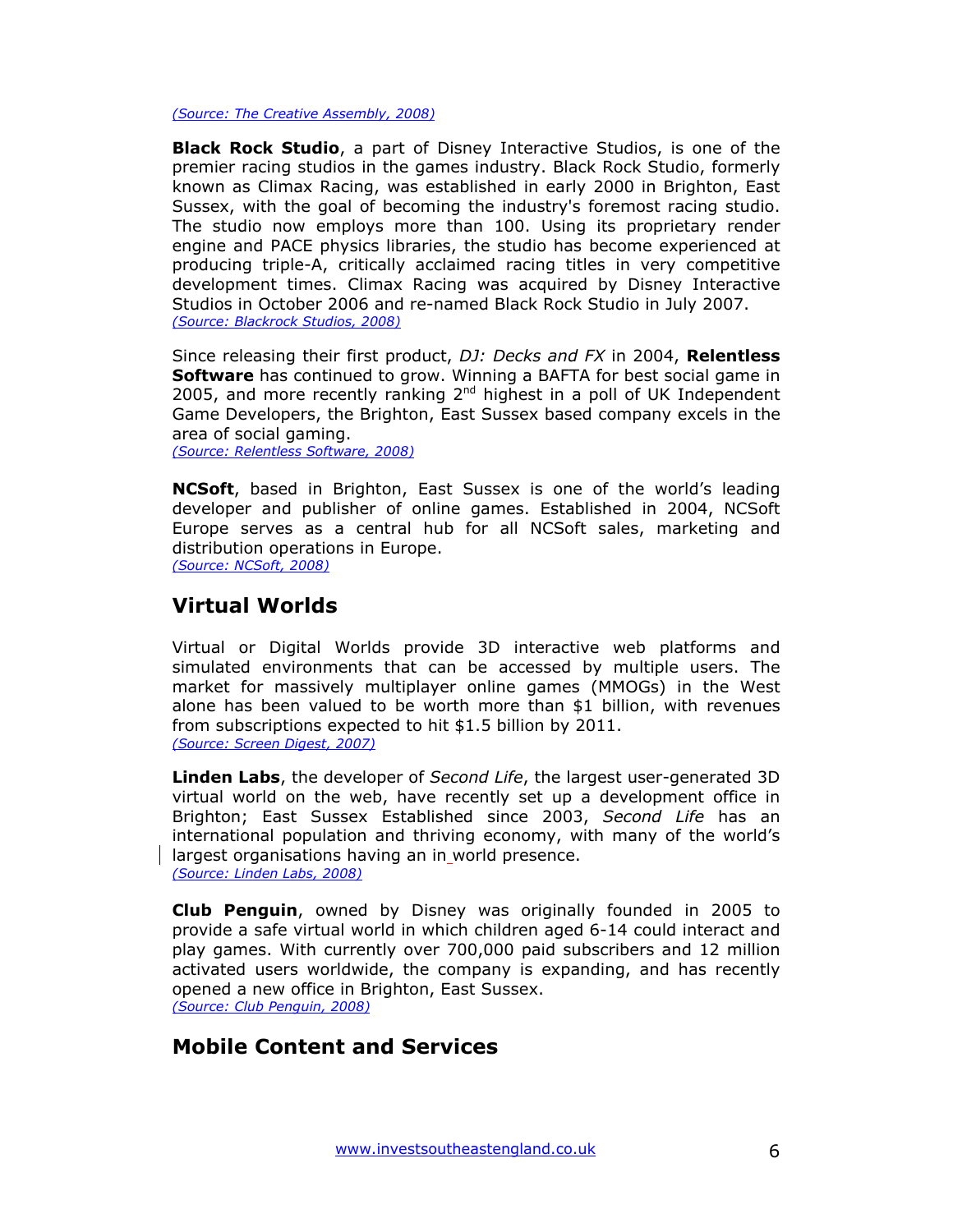The strength of the telecommunications industry in the south east has helped to advance the development of content creation in the region. Vodafone, Nokia, Motorola and Samsung all have a significant presence in the region. There are a range of companies in the South East concentrating on the development of mobile technology, including:

**Affinity Studios,** based in Brighton, East Sussex has focused exclusively on the development of games for mobile devices since 2000. The company has over 15 years of games development experience, and currently offers games ranging from poker to touch down football to download from their website.

*(Source: Affinity Studios, 2008)*

**Future Platforms** in Brighton, East Sussex was founded in 2000, with the ambition to take digital media beyond the PC. Since then they have built a strong reputation in the mobile industry for interface design and technical innovation, developing complex mobile services and advertising campaigns.

*(Source: Future Platforms, 2008)* 

**Yamgo**, a mobile TV company created in 2001, was one of the first companies to publish extreme sports videos on mobile phones. Based in Oxford, the company provides a global web and mobile TV platform for live and pre-recorded content distribution and a social networking service that enables consumers to watch, share and broadcast videos over any WAP enabled phone with video support.

*(Source: Yamgo, 2008)*

#### **Mobile Services**

A number of companies have also grown up in order to provide services to the mobile content sector. Examples of key players providing mobile services in the region include:

**Mobiya**, in Thame, Oxfordshire is a mobile classified advertising company providing an entirely automated classified platform, from selfservice to cross-media publication. The service supports both textbased and video advertisements, and is targeted at newspaper publishers, media giants and classified portals. *(Source: Mobiya, 2008)*

**iCrossing** in Brighton, East Sussex is a digital marketing agency, using digital media in innovative ways to help clients achieve measurable marketing success. They offer mobile marketing, including mobile advertising, mobile search optimisation and mobile site development. *(Source: iCrossing, 2008)*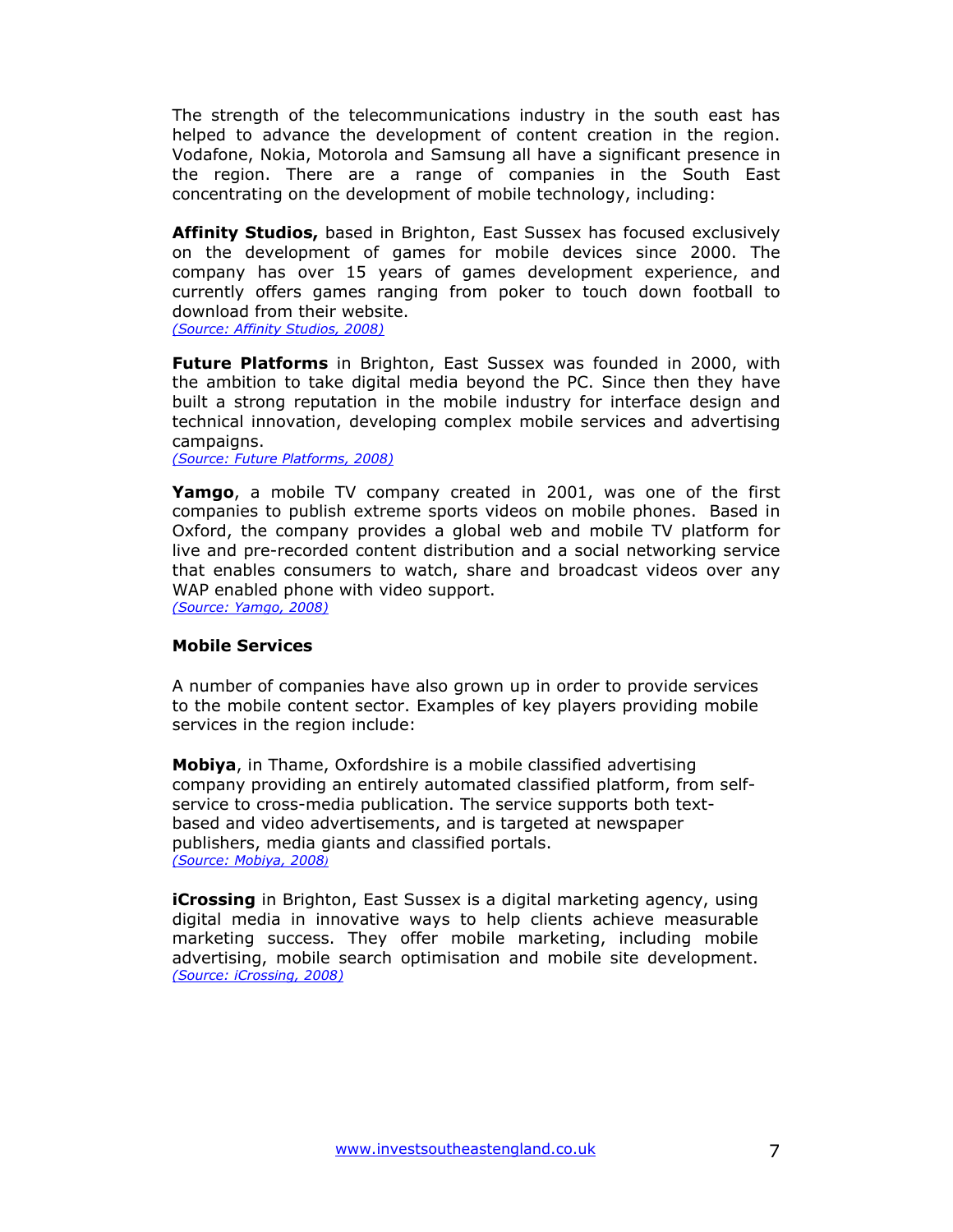# **Advertising and Corporate Media**

The South East region also has a successful advertising and corporate media sector. The advertising sector employs over 13,000 people in over 2,100 companies. *(Source: ONS, 2008)* 

17% of the UK's corporate production employees are also based in the region, which benefits from its close proximity to London. *(Source: Skillset Employment Census, 2006)*

Based in Liphook, Hampshire, **Beam Advertising and Marketing Associates** are a marketing and communications agency providing a full range of services including advertising, graphic design, multimedia and copywriting. Clients include blue chip organisations from a variety of sectors including IBM and Hitachi. *(Source: Beam, 2008)*

**Dryden Brown,** located in Southampton provides advertising and B2B marketing to a range of UK and International clients. The organisation offers solutions which incorporate web and media into campaigns and are quick to download.

*(Source: Dryden Brown, 2008)* 

**Jellybean Creative Solutions** has over 18 years experience providing B2B communications and devising B2C campaigns for clients in the food industry. From their Leatherhead office in Surrey, the company has worked on campaigns for companies including Jordans, Twinnings and Ovaltine.

*(Source: Jellybean Creative Solutions, 2008)*

The **Yell Group** is a leading international directories business operating in the classified advertising market through printed, online and phone-based media. With their UK HQ located in Reading, Berkshire the company reported profits for the first half of 2007 of £114.7 million. *(Source: Yell Group, 2008)*

**Abbott Barker Brookes**, is a business to business creative consultancy based in Alresford, Hampshire. Established in 1991, the company has over 17 years experience of working with a diverse portfolio of clients, producing logos, literature and point of sale material as well as adverts and product catalogues.

*(Source: adoubleb, 2008)*

# **Animation**

In addition to a thriving computer games industry, the South East boasts a talented animation sector. This is characterised by high levels of technical and creative skills with many animators also involved in crossplatform working with the region's computer games industry.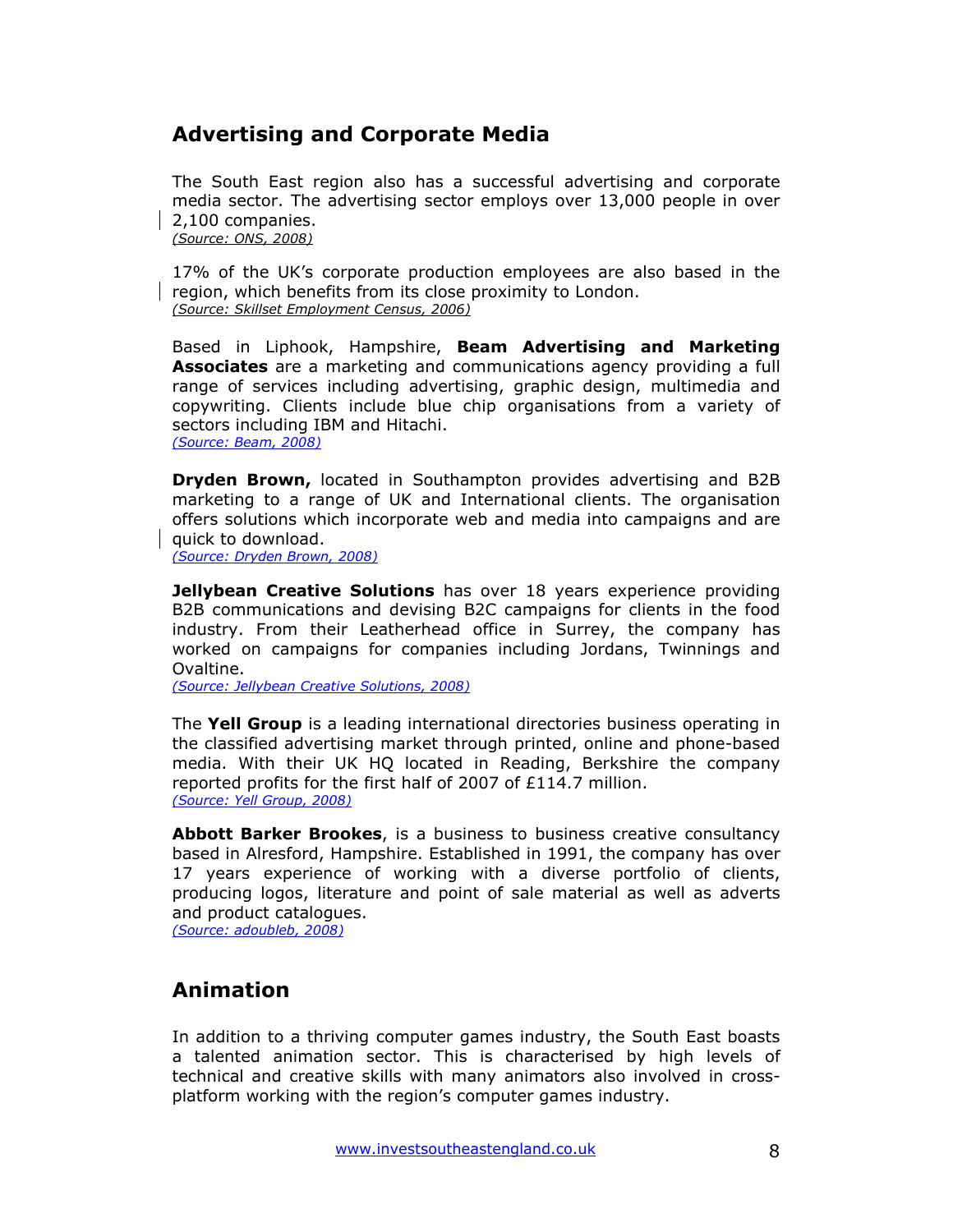Based in Oxford, **NaturalMotion** is the creator of a ground breaking 3D character animation technology - Dynamic Motion Synthesis, which creates high-quality 3D character animation in real time by combining artificial intelligence, biomechanics, and dynamics simulation. The company's first product 'endorphin' uses this approach to dramatically accelerate 3D animation production, and most recently, it has been used in Playstation 3 and Xbox 360 to create unique game movements. *(Source: Natural Motion, 2008)*

Based in Brighton, East Sussex, **AnimNation** undertakes high quality 2D and 3D Animation and 3D Visualisation in a variety of styles. The company also provides post production services including video compositing and editing. Animnation has produced work for clients including Nickelodeon, CBBC and Robinsons.

*(Source: Animnation, 2008)* 

Located in Banbury, Oxfordshire, **Summerton Mill** was formed after a meeting at a networking event. The company has produced a 13-part children's animation series for the BBC, using stop frame animation, from its base in the Colin Sanders Innovation Centre. *(Source: summertonmill, 2008)*

**Audiomotion** in Oxford is a multi-award winning motion capture studio, specialising in providing motion capture services to the game development and film and television industries. Their 6,000 sq ft facility equipped with a Vicon MX40 system gives Audiomotion the largest in-house capture area in the country. Past projects include the 'Alive with Technology' advertisements for Citroen and work on the film *The Poseidon Adventure*. *(Source: Audiomotion, 2008)*

**Gizmo Animation** is a graphics, animation and design company based in Arundel, West Sussex. The company works in a wide variety of formats, from standard and high definition to NTSC, and provides graphics and animation to both the broadcast and corporate side of the industry. *(Source: Gizmo Animation, 2008)*

### **Film and TV**

The South East was the birthplace of commercial film-making in the UK and has a history which dates back to the 1930's, the pioneering age of filmmaking. The region holds a highly significant position in the international film industry, overall, about two thirds of the UK film industry is based in the South East and London *(Source: Screen South Annual Review 06/07).* 

Recent film productions shot and supported in the South East include the new Bond film, *The Quantum of Solace* and *Sweeny Todd*, which were both filmed at Pinewood Studios.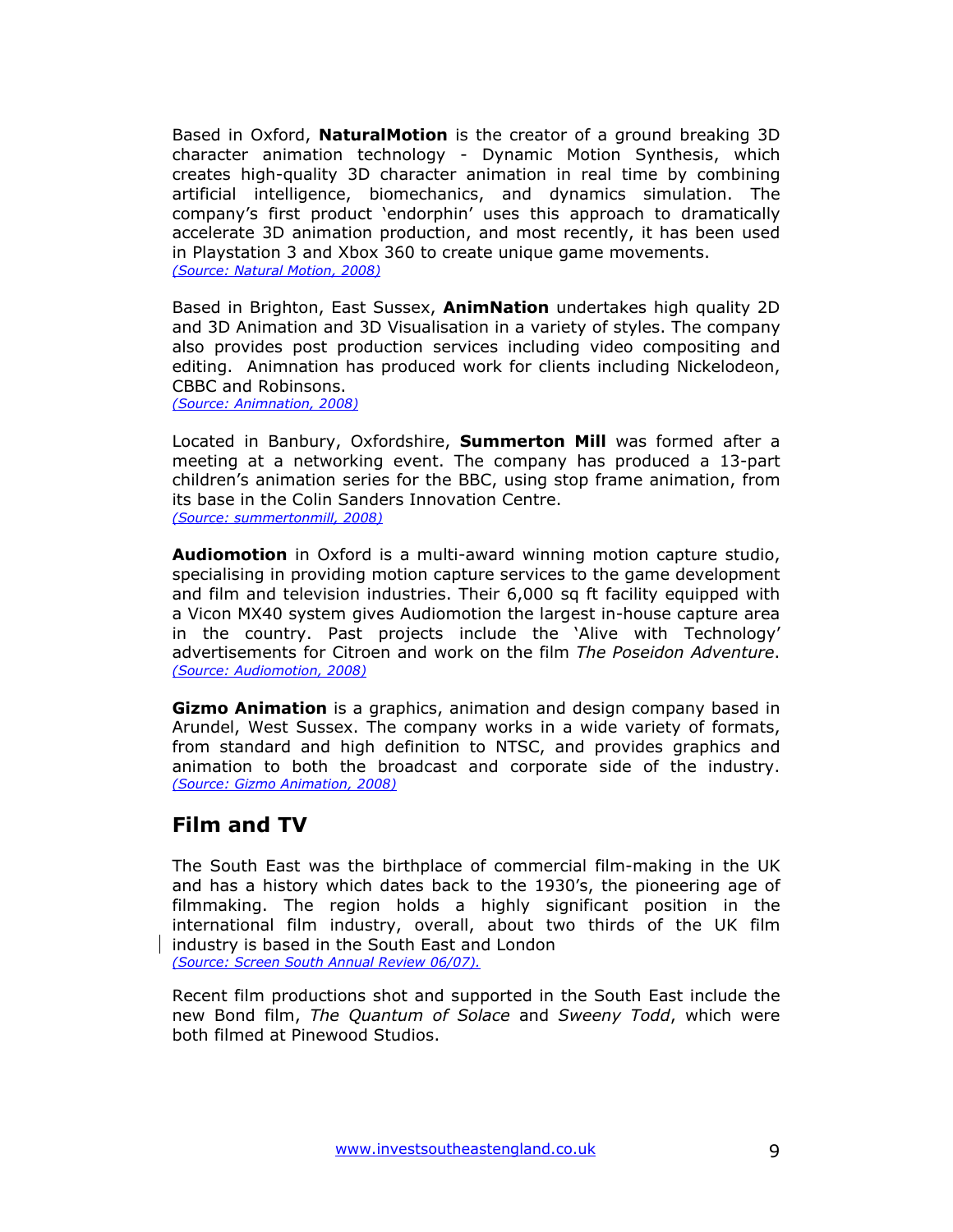#### **Pinewood/Shepperton Studios**

Pinewood film and television studios are based in Buckinghamshire, with Teddington and Shepperton studios also included within the Pinewood Studios Group. Pinewood's current facilities include the large 007 silent stage and the largest external water tank in Europe, and are set to undergo significant extension. 'Project Pinewood' will see the creation of the world's first purpose-built 'live-work' community, greatly extending the studio's film sets and residential areas. This will include vocational training for the national and international film and television industry within a sustainable community. *(Source:Pinewood/Shepperton, 2008)* 

The South East accounts for over 10% of the UK's production companies, with over 1,500 based in the region. This figure includes companies making feature films, corporate audio visual material, programmes for broadcast television, commercials and consumer products. *(Source: SkillsSet, 2006)* 

**Bray Film Studios** are based in Windsor and were once the home of the Hammer horror films during the late 1950's and early 1960's. Today the studio is a thriving advertisement and music video production facility.

Based in Kent, **Maidstone studios** have 20 years of television production experience. There are 5 studios at the site which are suitable for a range of programming uses. The studios are currently home to the talk show *Trisha* and the children's programme *Art Attack*. Studio 5 is one of the largest in the UK with a 12,000 sq foot studio floor. *(Source: Maidstone Studios, 2008)*

**Film and television producers in the region:** 

Based in Brighton, East Sussex, the film company **Spice factory** has coproduced or financed over 45 feature films, with a combined spend of over \$600 million (£305 million) worth of production. Spice factory leads the world in industry co-productions and has worked with many industry leaders and world class talent. Films the company have either produced or financed include, *Beowulf and Grendel* and *The Merchant of Venice* – with Al Pacino.

*(Source: Spice Factory, 2008)*

**Bigwave** productions are based in Chichester, West Sussex and produces high end science and wildlife documentaries for worldwide broadcasters. Titles currently in production include *Saved by Dolphins* for the BBC and *Death the Inside Story* for Channel 4 and the Discovery Channel. Previous productions have included the popular *Revenge of the Crocodiles* for the BBC.

*(Source: Bigwave, 2008)*

**MEDB Films**, based in Ramsgate, Kent is a one-stop-shop for independent filmmakers in the UK. The company offers a significant pool of creative partnerships including links to financiers and other companies.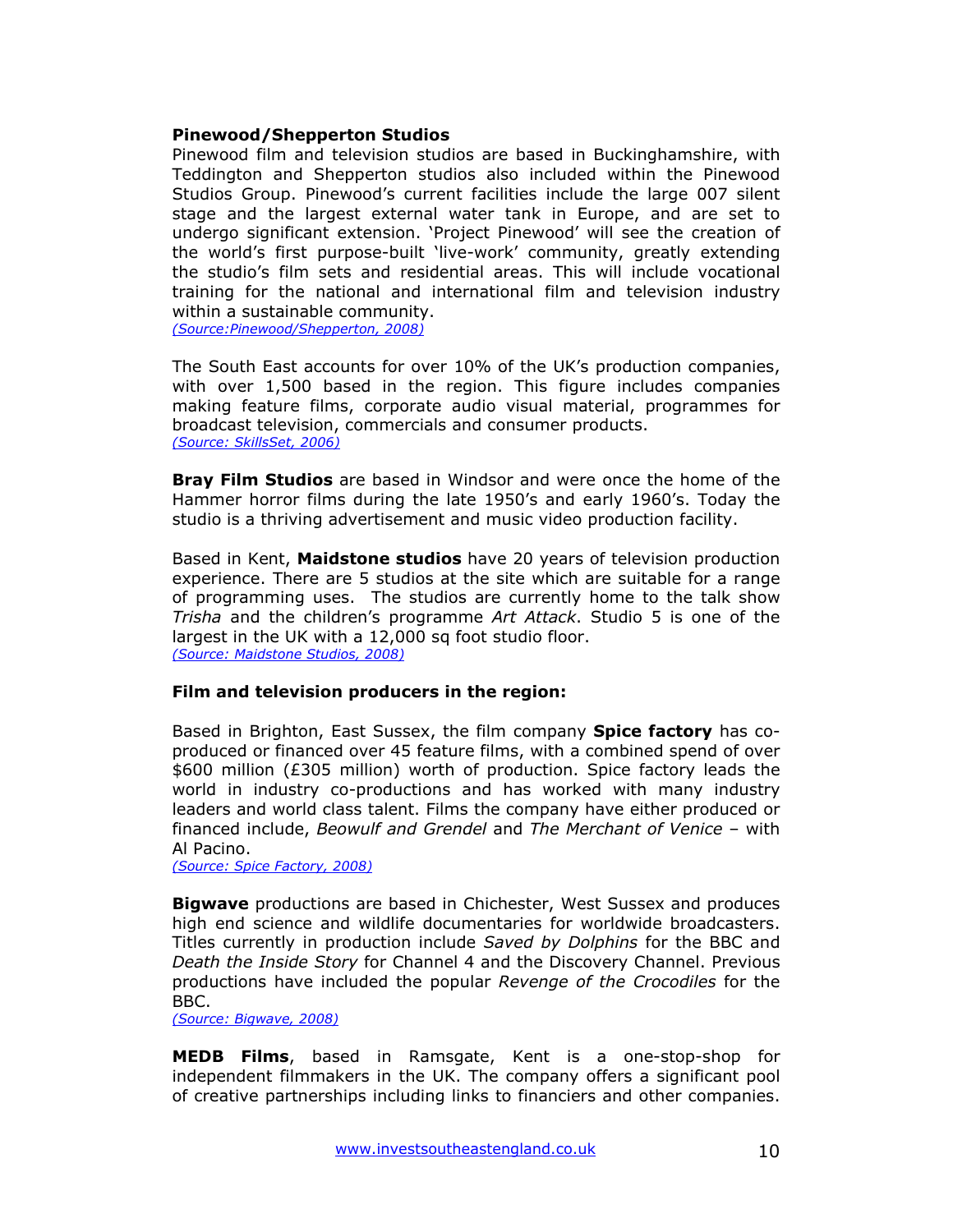Facilities at the post-production centre in Ramsgate include a new twelve seat HD screening room. *(Source: Medb Films, 2008)*

With an office in Brighton, East Sussex **Ricochet** is one of Britain's leading independent television companies, producing factual and entertainment programmes for networks in the UK and US. Recent successes include *Supernanny*, which is now airing in 47 countries, *No Going Back* and *Its Me or the Dog*. The company employs over 150 people across its Brighton, London and Los Angeles offices. *(Source: Ricochet, 2008)*

**Electric Sky,** based in Brighton, East Sussex is an innovative distribution and rights-management company. Specialising in quality factual programme distribution, the company has a diverse catalogue featuring over 1000 hours of programming and a vast network of contacts in the international marketplace. The company has continued to grow since it was established in 1998.

*(Source: Electric Sky, 2008)*

#### **Music**

The South East region is well represented in all areas of the music industry from composers to producers, distributors, publishers, artists, concert promoters, venues, festivals, record companies and online music entrepreneurs. The region is also home to a range of summer festivals and a number of high quality recording studios.

With its new recording facility located at Pinewood studios, **Phoenix Sound** is able to record and mix music for a variety of media. The studios are fully equipped with 5.1 surround monitoring and a complete range of multitrack resources. Clients include both film and television companies as well as games companies such as Sony recording scores for upcoming PlayStation games.

*(Source: Pheonix Sound, 2008)*

**TEN**, the entertainment distribution company, covers over 14 acres and employ 400 people in Aylesbury, Buckinghamshire. The company is owned by Cinram International and distributes on behalf of Sony Music UK and Warner Music UK among others. *(Source: Cinram, 2008)*

**13 Artists**, the independent booking agency based in Brighton, East Sussex has grown to include a number of prestigious acts since being founded in 1999. Artists include the Artic Monkeys, The Kooks and Radiohead.

*(Source: 13 Artists, 2008)*

Some of the numerous music venues across the region include the **Brighton Dome**, which has recently undergone a multi-million pound rebuilding and refurbishment to become a world-class flagship facility for all kinds of music presentation. The **Mick Jagger Centre** in Dartford,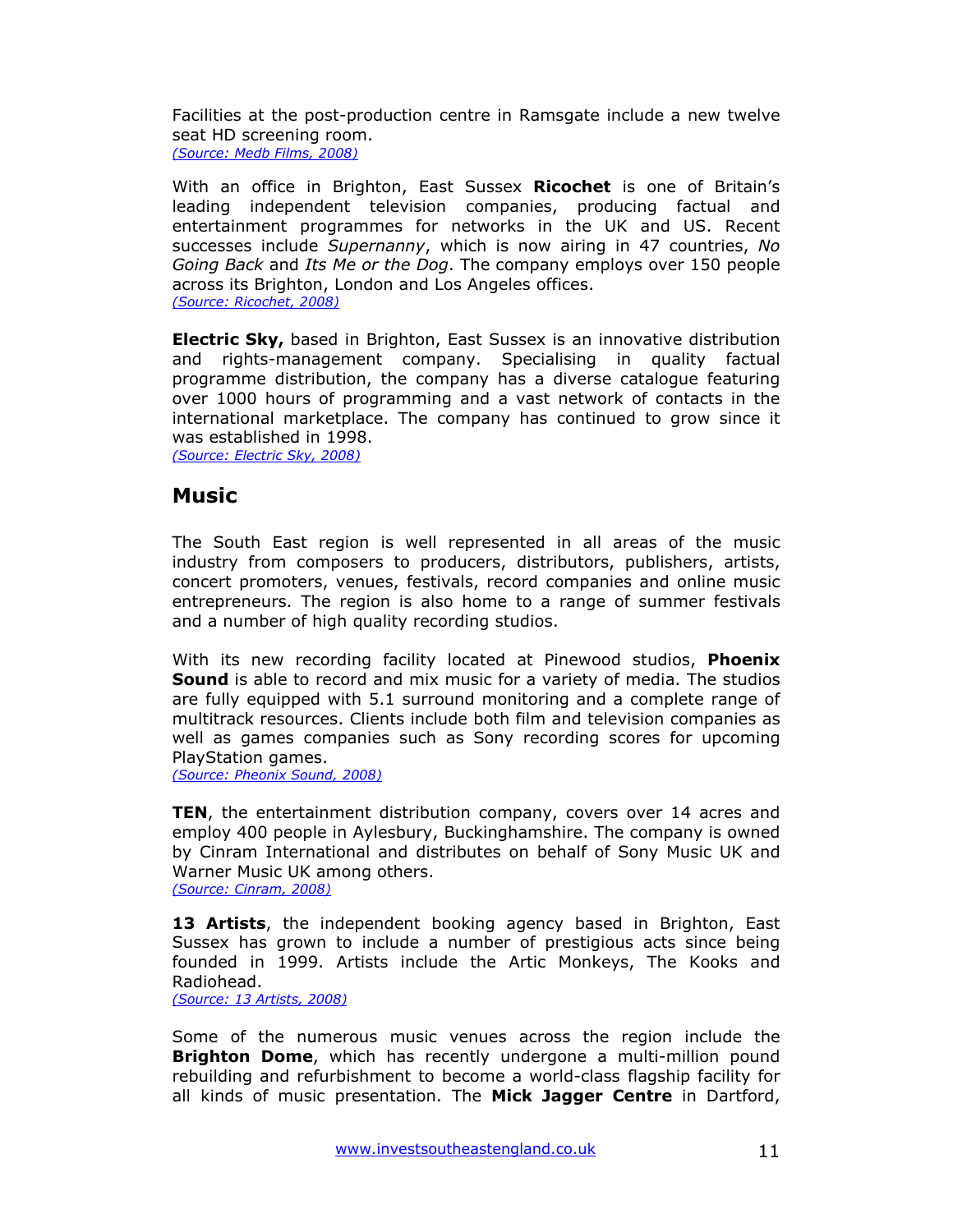Kent, a purpose built music and arts venue that has two fully equipped flexible performance areas, a Music Technology suite and a visual arts suite. **Concorde 2** and **Barfly** are both venues in Brighton, East Sussex which promote up and coming live bands and hold regular club nights.

Music festivals in the region include **The Great Escape,** a 3 day festival run annually by Barfly, featuring over 200 acts in 25 venues across Brighton. The **Brighton Festival**, now in its forty second year is a 3-week mixed arts festival held in venues across the city, with music ranging from Classical to Afro-funk and Gypsy.

# **Publishing**

The South East has a thriving publishing sector, which covers a wide range of areas including the publication of print, magazines and scientific and academic journals.

**Oxford University Press** is one of the largest publishers in the UK and the largest university press in the world. The organisation publishes more than 4,500 new books a year. It also has a presence in over fifty countries, and employs over 3,700 people worldwide. *(Source: OUP 2008)*

Also based in Oxford, **Blackwell Publishing** is part of the John Wiley & Sons group. Blackwell publishes books and journals for the higher education, research and professional markets. Most journals are published on behalf of scholarly societies ensuring that the content is of the highest quality and relevance. The company is eager to take advantage if new technologies which could make production processes more efficient and deliver content directly to readers.

*(Source: Blackwell Publishing, 2008)*

Based in Chichester, West Sussex, **John Wiley & Sons** specialises in scientific technical and medical books and journals. The company publishes in a variety of formats *(Source: Wiley, 2008)*

With its UK corporate office located in Oxford, **Elsevier** is the world's leading publisher of science and health information, serving more than 30 million scientists, students and health professionals worldwide. *(Source: Elsiver, 2008)*

**Macmillan UK** has offices in Basingstoke, Hampshire and Oxford representing two of the publishing house's major divisions. Palgrave Macmillan in Basingstoke specialises in academic scholarly and reference publishing in the humanities and social sciences, while Macmillan Education in Oxford publishes educational and ELT material for a worldwide market.

*(Source: Macmillan UK, 2008)*

# **Universities and Centres of Excellence**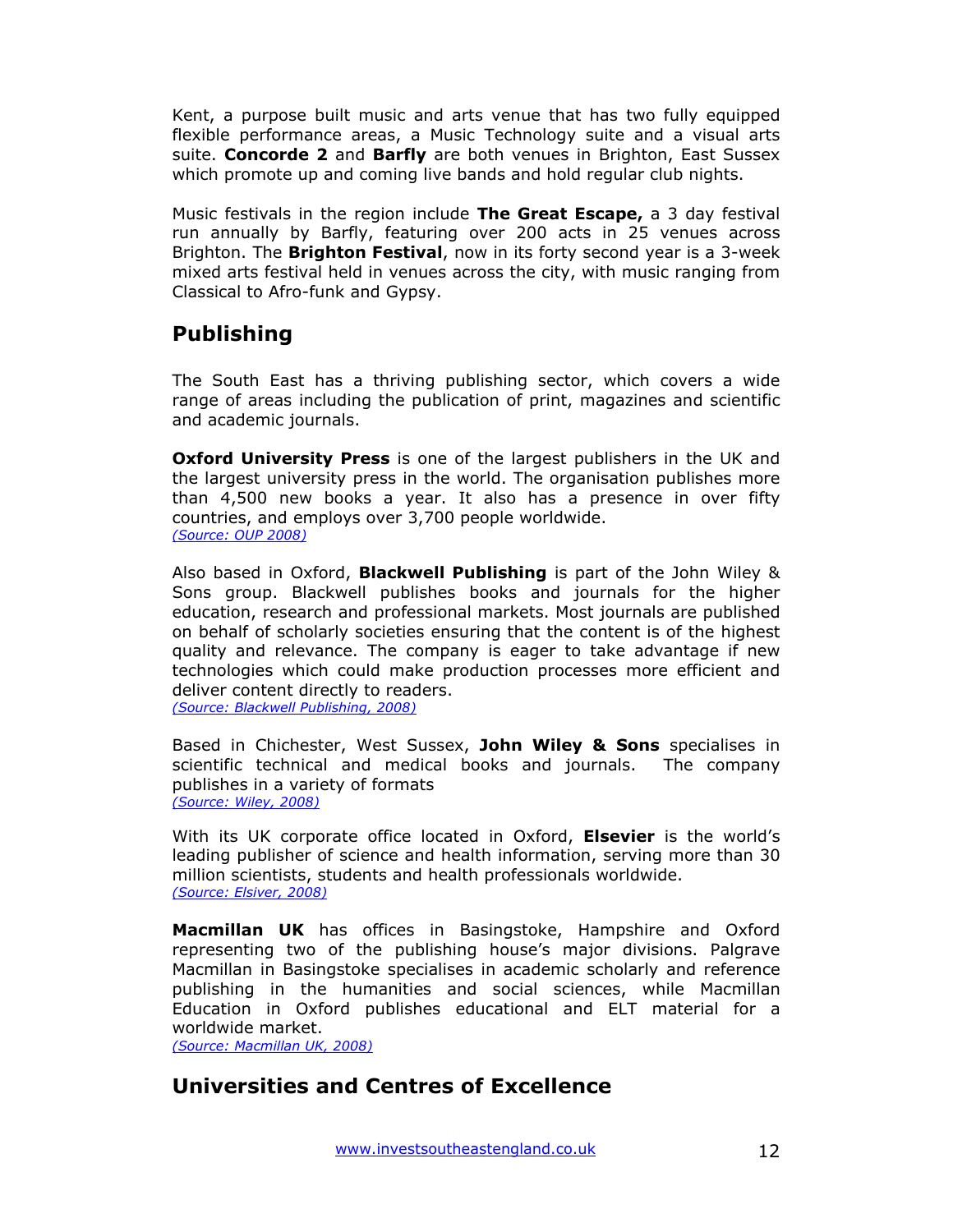The regions 24 Universities and Higher Education Institutes offer undergraduate, postgraduate and further education courses in a wide range of creative subjects. Approximately 7,500 creative media graduates are added to the labour force annually. Many of the universities offer consultancy services and work with successful businesses in the region.

**The University College for the Creative Arts** is one of the UK's leading providers of specialist art and design education and has five locations across the region including Canterbury, Epsom, Farnham, Maidstone and Rochester. Areas of focus include sustainable design, where research is conducted into sustainable construction. This includes research into use of recycled plastics and fewer components. *(Source: University College of the Creative Arts)*

**University of Portsmouth, Creative Technologies Department** has expertise in a wide range of areas. These include digital media and computer animation, computer graphics and virtual reality, computer games development and digital content production, music, sound and television production and artificial intelligence networks. The department offers thirteen undergraduate and post graduate courses and focuses on ensuring their graduates also leave with the relevant business skills, required to succeed in establishing a business.

**Oxford Brooks University** has the longest history of publishing education and training in the UK. The university's International Centre for Publishing Studies is one of the leading international organisations in its sector. The centre provides postgraduate and undergraduate programmes as well as a range of other training opportunities and research programmes. It is advised on curriculum content by a board consisting of senior industry representatives.

*(Source: The Oxford International Centre for Publishing Studies)*

**Oxford Publishing and Digital Media** specialises in book, magazine, journal and electronic publishing, broadcasting and digital media. Aiming to meet the needs of the traditional publishing and media business the centre also provides support and expertise to those within these industries that find themselves increasingly incorporating 'digital' into their way of thinking.

*(Source: Oxford Publishing and Digital Media, 2008)*

**Southampton Solent University, School of Media** has close links with the creative industries particularly in the areas of television, popular music, radio and film production. In partnership with Meridian Television, the University has established the UK's first ITV Centre of Excellence which provides students with access to a high tech training and research facility.

*(Source: Solent University, 2008)*

**Kent University, School of Drama, Film and Visual Arts** has been at the forefront of developing film studies as an academic subject. Kent are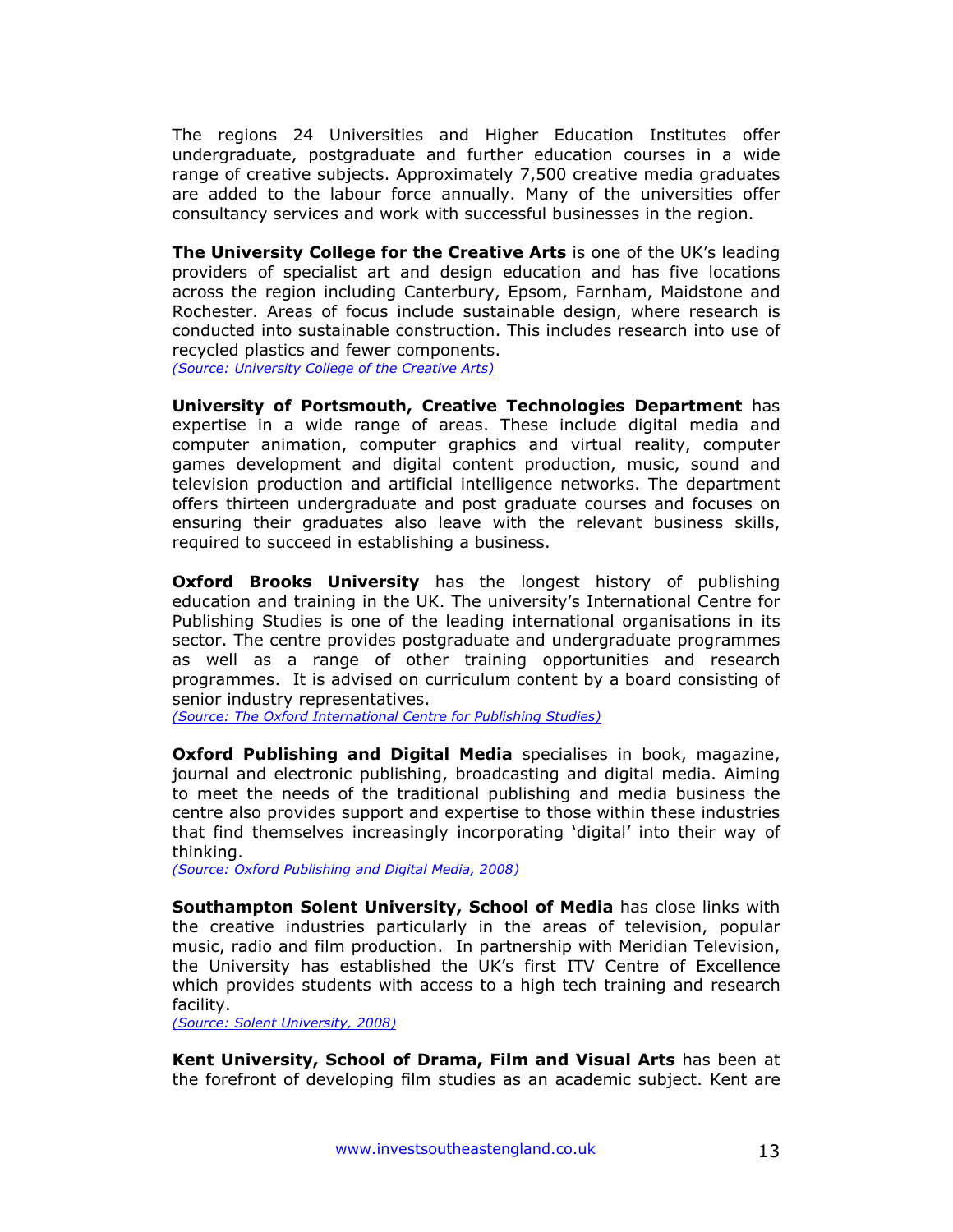one of the three major universities in the UK for film studies, and one of the most well-regarded departments in Europe. *(Source: Kent University, 2008)*

### **Regional Clusters**

There are more media companies in Brighton and Hove than in any other town in the South East, employing around 5,000 people. A large proportion of these are web design companies, although other media sectors are represented. These include animation, e-learning, and games developers.

*(Source: Wired Sussex, 2008)* 

The Oxfordshire publishing sector is estimated to be worth £1.27bn. Oxford is a leading location for academic and STM publishing, home to two leading educational publishers and two major ELT publishers, and, arguably the birthplace of children's publishing. A total of 5,100 employees work with more than 285 publishing companies in Oxfordshire. *(Source: Oxfordshire Publishing Cluster: Initial Scoping Study, Oxford Innovation, 2006)*

The film/TV studios in the region provide a base for a cluster of supply companies. There are over 250 independent companies based at Pinewood, Shepperton and Teddington Studios providing expertise, services and resources to film, television and commercial productions. *(Source: Pinewood Studios, 2008)*

There is also significant cluster of TV production and corporate media companies centred around Maidstone studios in Kent and a further cluster centred around the Southampton area with the presence of ITV Meridians HQ

*(Source: South East Media Network, 2008)*.

### **Labour Force**

There are over 165,000 employees working in the Creative Industries sector in the South East, 18% of the UK total.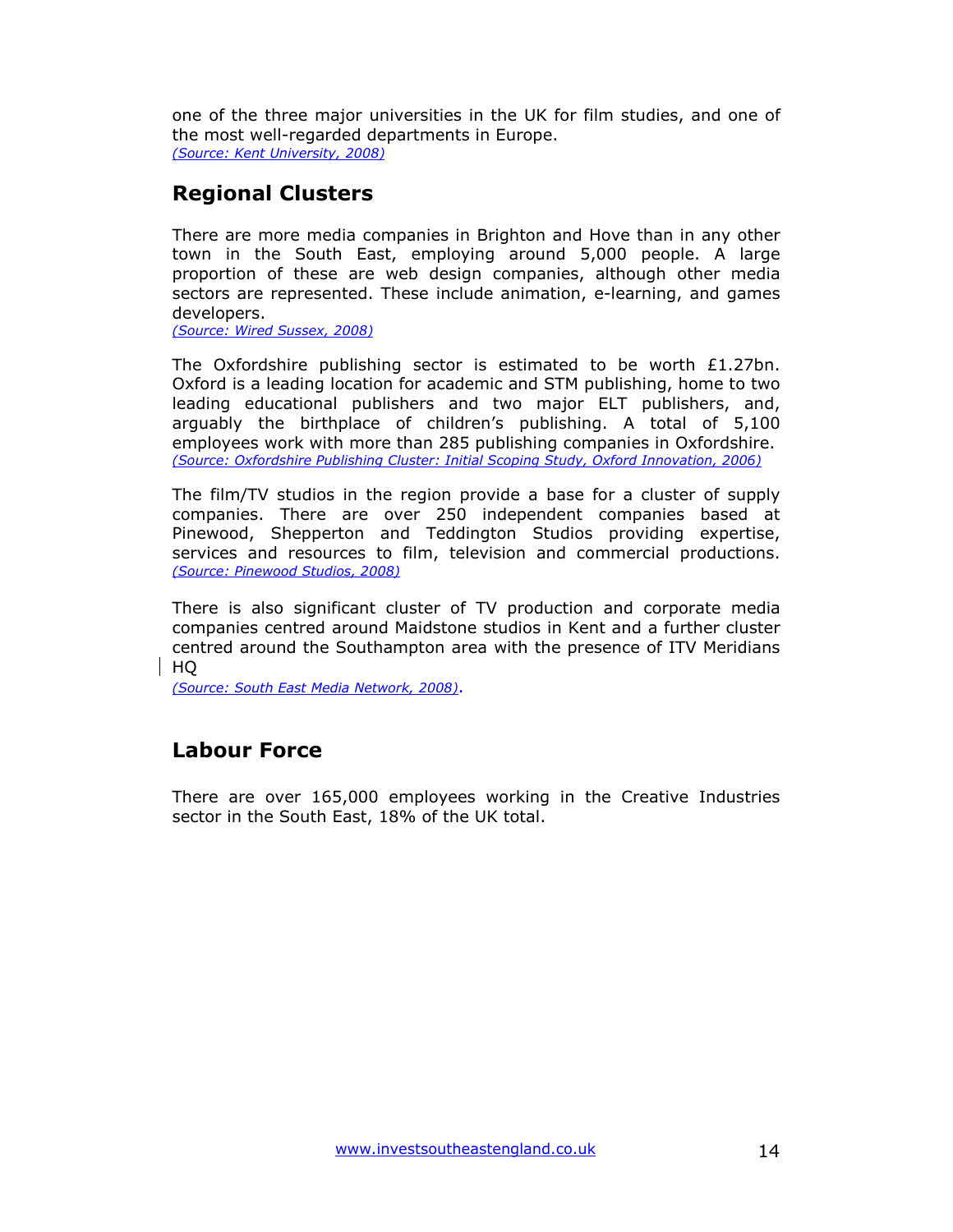**Creative Industries Employment Breakdown**



*(Source: SEEDA, derived from ONS data, 2008)*



# **Enterprise Hubs and Innovation Centres**

The Enterprise Hub Network focuses on entrepreneurial individuals and companies, helping them to bring ideas to market quickly and profitably. The Network is built around a team of commercial experts, based in Hubs across the South East. They draw on a wide range of specialists to help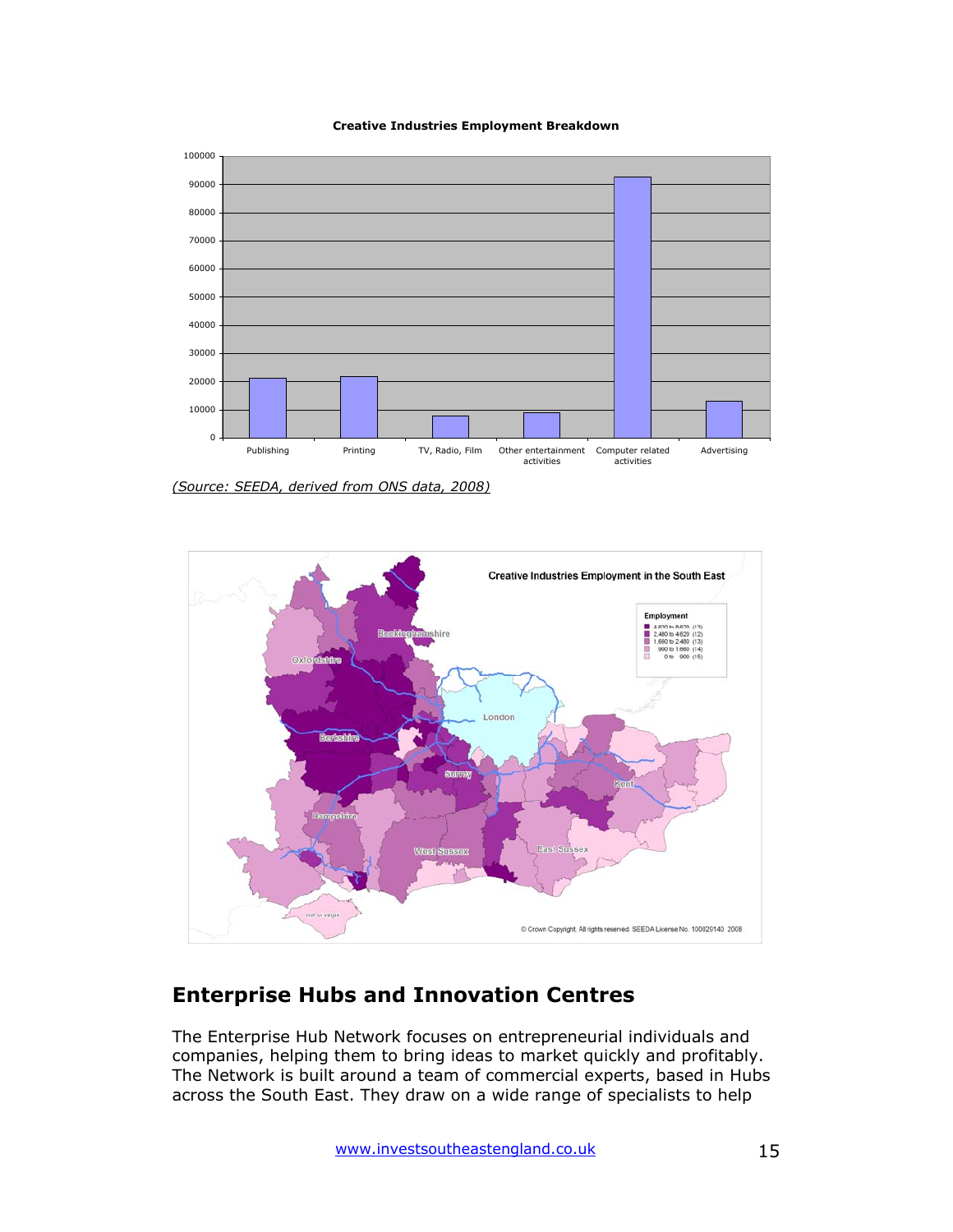support entrepreneurs and businesses realise their potential and typically help businesses at early or developing stages of growth, helping member companies to go further, faster.

The region has twenty three Enterprise Hubs, the High Wycombe and Slough Hubs focus especially on the creative industries sector and offer flexible work space.

**High Wycombe Enterprise Hub** is a centre for design excellence, focusing on the needs of design and design related companies. The hub encourages collaboration in a range of ways from nurturing design talent to sharing best practices and methods for running a growing business successfully. The hub has close links with the Design Council, the British Design Initiative, Southern Arts and the Design Promotion Department at the British Council. It also has links variety of trade organisations including the Chartered Society of Designers. *(Source: enterprise hub network, 2008)*

**Thames Valley Enterprise Hub** focuses on the creative media, information and communication industries. The hub is ideally located with a number of key players nearby including IBM, Oracle, ICL and Microsoft. Pinewood and Elstree studios and the Ealing Media Village are also located in close proximity.

*(Source: enterprise hub network, 2008)*

**Surrey Enterprise Hub** works intensively with 12 portfolio companies and 15 network companies that comprise a cluster of creative industries companies in the region. The Hub has broad strengths in the digital media and media technology sectors. *(Source: enterprise hub network, 2008)*

Other Enterprise Hubs in the South East working with clients in the creative industries sector include, **East Sussex**, **Gatwick Diamond and West Sussex**, **Sittingbourne**, **Solent, and Southampton**.

There are also several innovation centres in the South East that encourage the development of creative companies by offering flexible work space. **The Brighton Media Centre** offers serviced space in central Brighton with additional services including IT support and photo studios. *(Source:www.mediacentre.org, 2008)*

#### **Business Networks**

**South East Media Network (SEMN)** is a business led consortium providing strategic focus for the region's digital content sector, it exists to enable the South East of England's digital content businesses increase their share of the global market. SEMN provides two way communications between businesses, policy makers and support organisations. It informs local, regional and national strategies and drives improvement in business performance. SEMN is made up of a number of member networks and